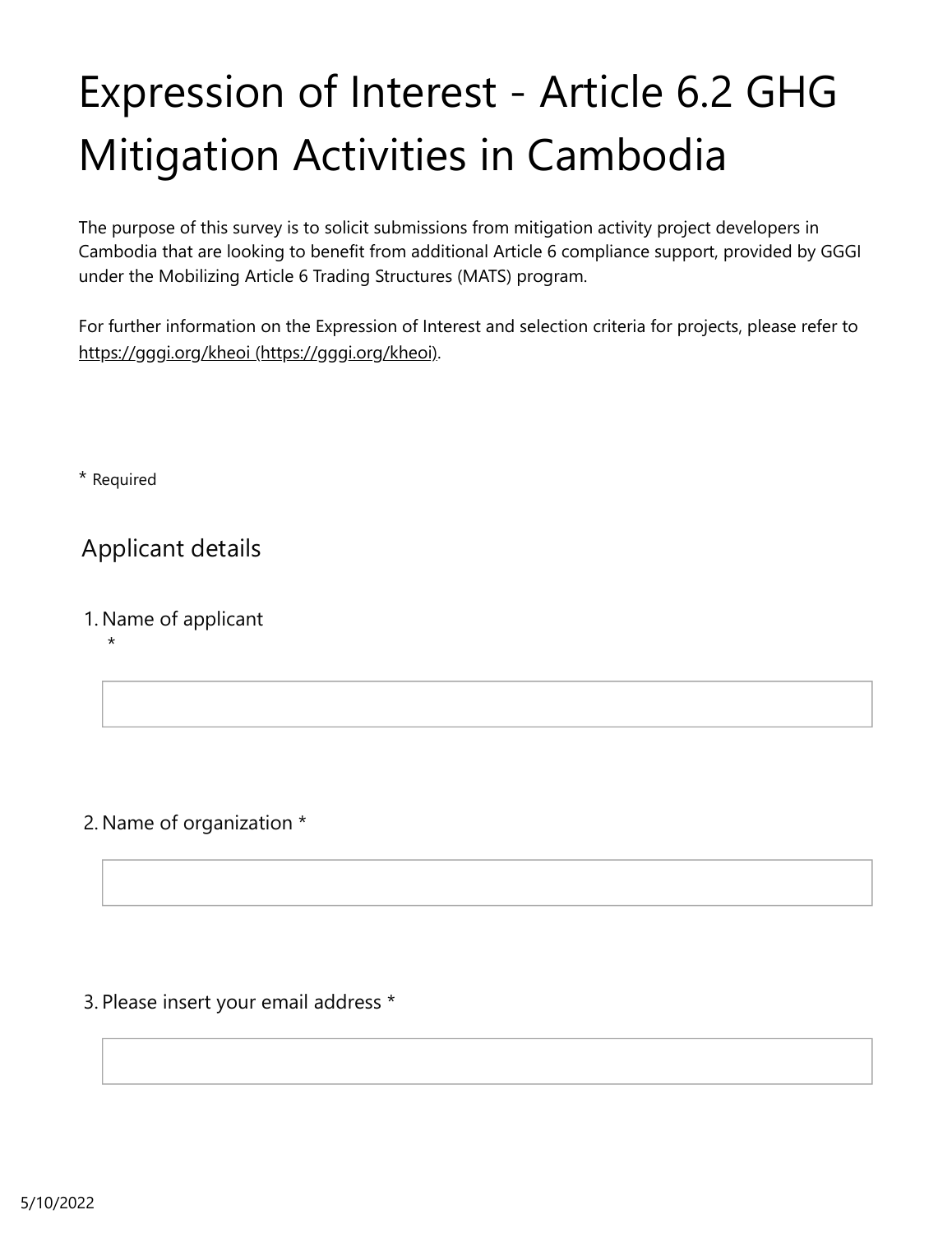4. Please insert your telephone number \*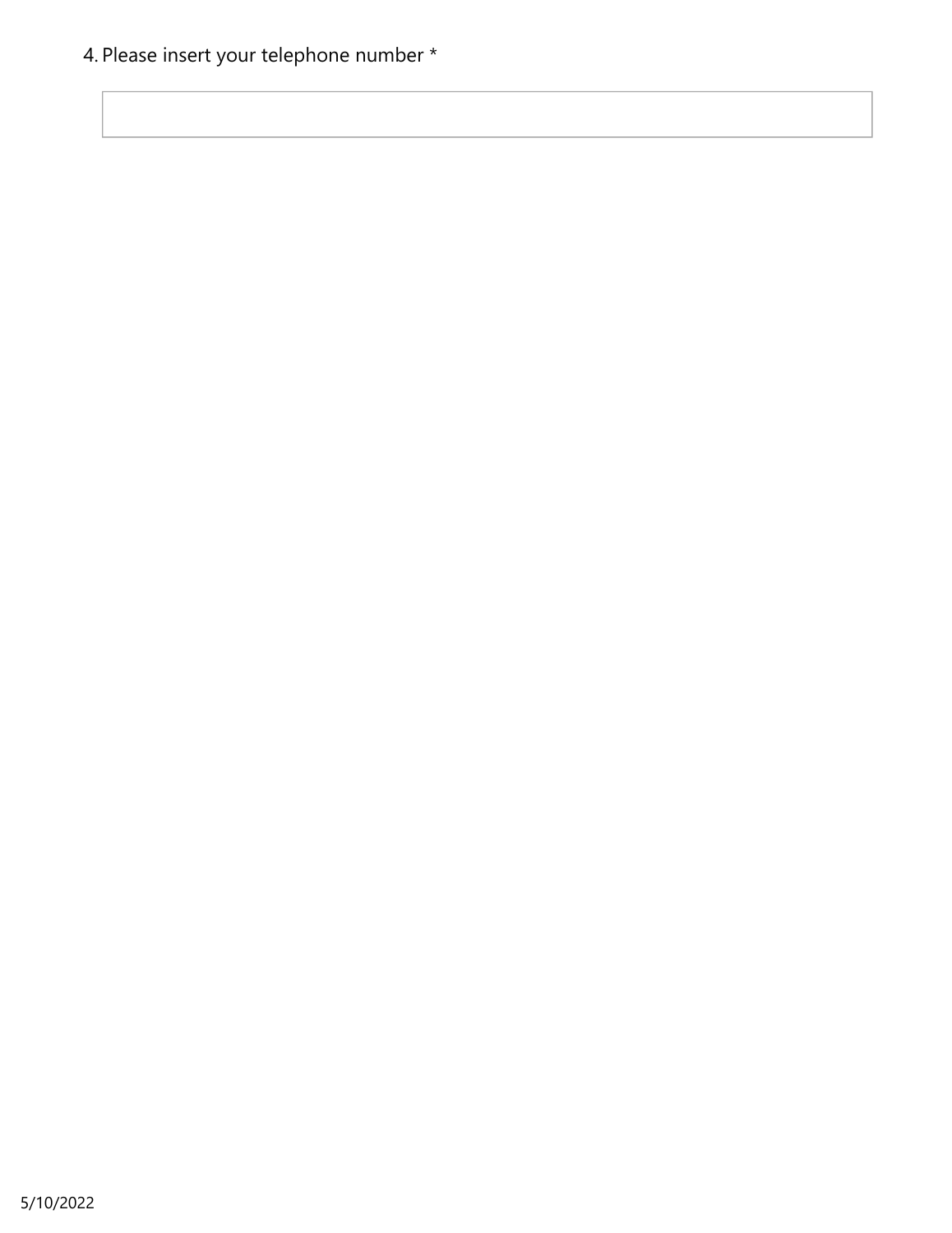## Applicant declaration

- 5. Have you or the organization you represent ever been charged or convicted of fraudulent activities, corruption, or tax evasion? \*
	- Yes
	- No
- 6. Have you or the organization you represent ever been charged or convicted of human rights abuses (including trafficking and discrimination)? \*
	- Yes
	- No
- 7. Have you or the organization you represent ever been charged, convicted, or been found to be in breach of international or domestic labour laws? \*
	- Yes
	- No
- 8. Do you or the organization you represent have current or previous experience working with the Global Green Growth Institute? \*
	- Yes
	- No
- 9. Please provide details \*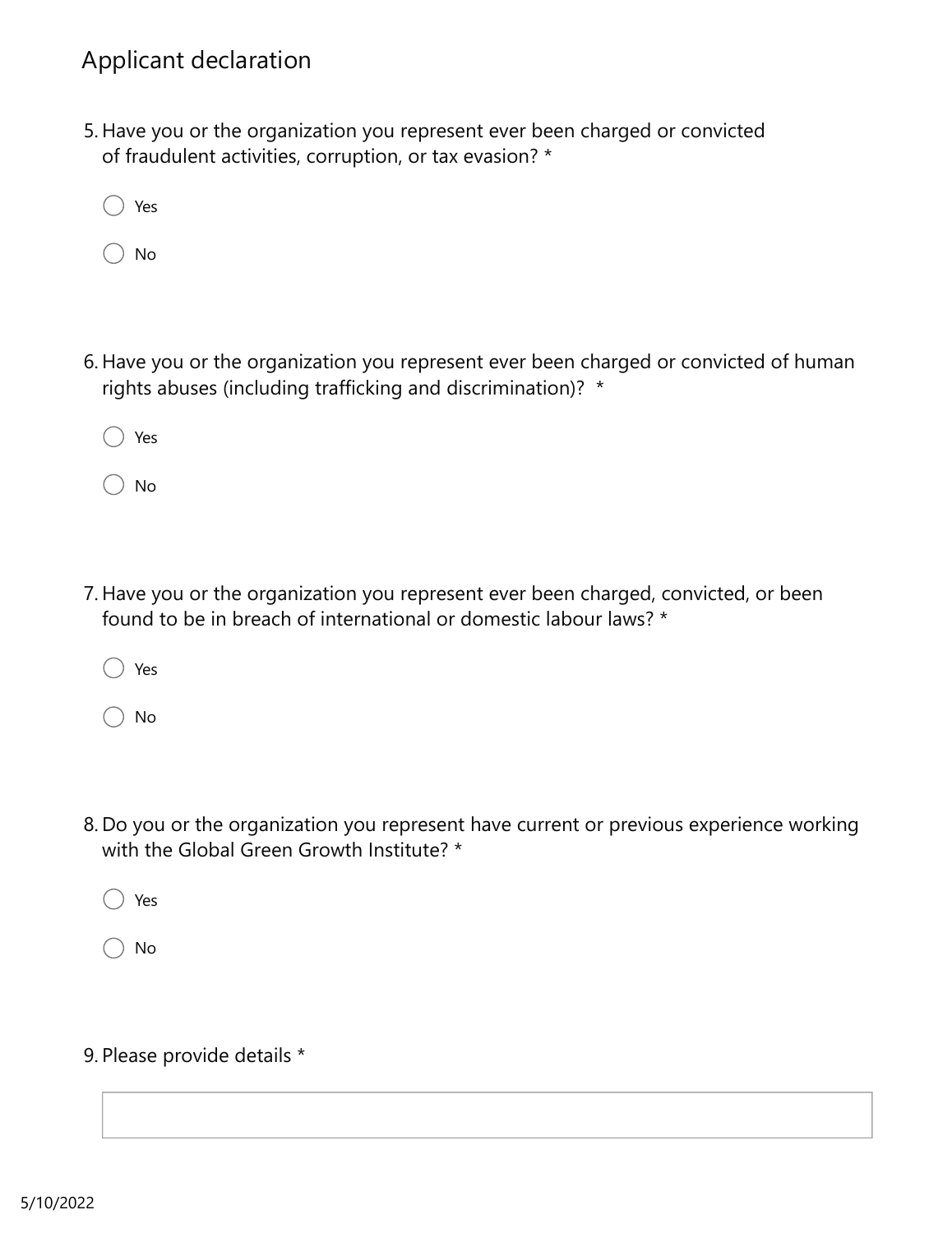# General mitigation activity information

10. Please insert the name of the mitigation project activity \*

11. Please list the implementing entity/ies and their role \*

12. Please list any third party private stakeholders and/or government ministries supporting project implementation \*

13. Please insert a weblink to the project (if available)  $*$ 

5/10/2022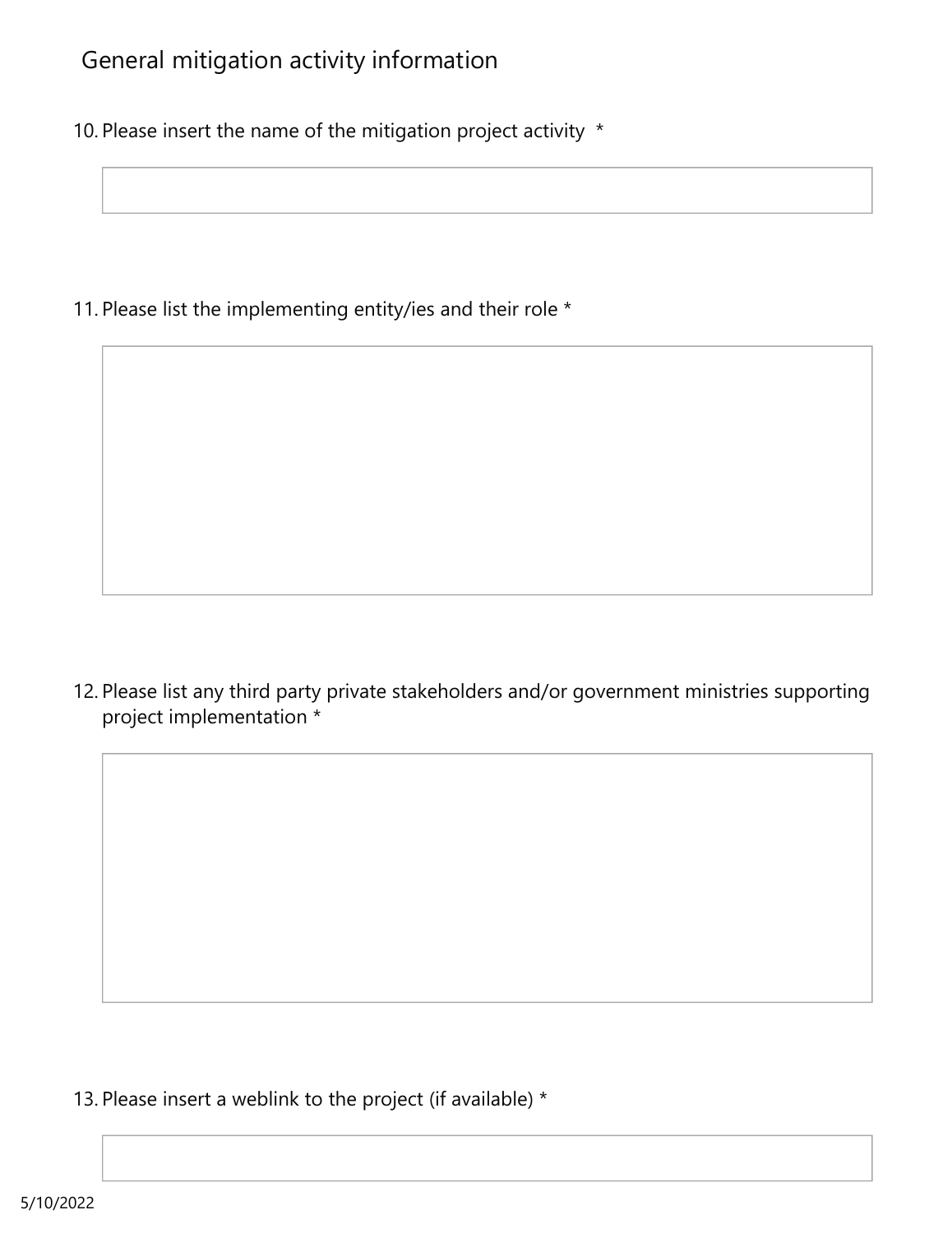- 14. In which province/s does the project operate (or is expected to operate in)? \* /hich province/s does the project operate (or is expected to operate in)? \*<br>Banteay Meanchey បន្ទាយមានន័យ<br>Battambang បាត់នំបង<br>Kampong Chhnang កំពង់ឆ្នាំង<br>Kampong Chhnang កំពង់ឆ្នាំង<br>Kampong Speu កំពង់ធ្ rhich province/s does the project operate (or i<br>Banteay Meanchey បន្ទាយមានជ័យ<br>Battambang បាត់ដំបង<br>Kampong Cham កំពង់ថា<br>Kampong Speu កំពង់ស្ពឺ<br>Kampong Speu កំពង់ស្ពឺ<br>Kampong Thom កំពង់ធំ rhich province/s does the project operate (or is expansion)<br>Banteay Meanchey បន្ទាយមានជ័យ<br>Battambang បាត់ដំបង<br>Kampong Cham កំពង់ថាម<br>Kampong Speu កំពង់ស្ពឺ<br>Kampong Speu កំពង់ស្ពឺ<br>Kampong Thom កំពង់ធំ<br>Kampot កំពត phich province/s does the project operate (or is expected to operate<br>Banteay Meanchey បន្ទាយមានជ័យ<br>Battambang បាត់ដំបង<br>Kampong Cham កំពង់ថាម<br>Kampong Speu កំពង់ឆ្នាំ<br>Kampong Speu កំពង់ឆ្នាំ<br>Kampong Thom កំពង់ធំ<br>Kampot កំពត rhich province/s does the project operate (or is<br>Banteay Meanchey បន្ទាយមានដ័យ<br>Battambang បាត់ដំបង<br>Kampong Cham កំពង់ថាម<br>Kampong Speu កំពង់ស្ពឺ<br>Kampong Thom កំពង់ធំ<br>Kampong Thom កំពង់ធំ<br>Kampot កំពត<br>Kandal កណ្តាល<br>Koh Kong rich province/s does the project operate (or is expected to operate in)? \*<br>Banteay Meanchey បន្ទាយមានជ័យ<br>Battambang បាត់ដំបង<br>Kampong Cham កំពង់ជា<br>Kampong Chamang កំពង់ផ្តាំង<br>Kampong Thom កំពង់ជាំ<br>Kampong Thom កំពង់ជាំ<br>Kam rhich province/s does the project operate (or is expected to operate i<br>Banteay Meanchey បន្ទាយមានជ័យ<br>Battambang បាត់ដំបង<br>Kampong Cham កំពង់ថាម<br>Kampong Speu កំពង់ឆ្នាំ<br>Kampong Speu កំពង់ឆ្នាំ<br>Kampong Thom កំពង់ធំ<br>Kampong T inch province/s does the project operate (or is expected to operate in)? \*<br>Banteay Meanchey បន្ទាយមានជ័យ<br>Battambang ជាក់ដំបង<br>Kampong Chanang កំពង់ឆ្នាំង<br>Kampong Chhnang កំពង់ឆ្នាំង<br>Kampong Speu កំពង់ឆ្នាំ<br>Kampong Thom កំព rich province/s does the project operate (or is expected to operatey Meanchey បន្ទាយមានជ័យ<br>Battambang បាត់ដំបង<br>Kampong Cham កំពង់ថ្លាំង<br>Kampong Chhnang កំពង់ឆ្នាំង<br>Kampong Speu កំពង់ថ្លាំ<br>Kampong Thom កំពង់ផំ<br>Kampong Thom Phich province/s does the project operate (or is expected to operate in)<br>Banteay Meanchey បន្ទាយមានន័យ<br>Battambang បាត់ដំបង<br>Kampong Cham កំពង់ចាម<br>Kampong Chamang កំពង់ឆ្នាំង<br>Kampong Speu កំពង់ស្ពឺ<br>Kampong Thom កំពង់ឆ្នាំ<br>K rhich province/s does the project operate (or is expected to operate in)? \*<br>Banteay Meanchey បន្ទាយមានទ័យ<br>Battambang ជាឥដំបង<br>Kampong Cham កំពង់ជា<br>Kampong Cham កំពង់ជា<br>Kampong Speu កំពង់ស្ពឺ<br>Kampong Thom កំពង់ជំ<br>Kampong Th rhich province/s does the project operate (or is expected to operate in)? \*<br>Banteay Meanchey បន្ទាយមានទ័យ<br>Battambang ជាក់ដំបង<br>Kampong Cham កំពង់ចាម<br>Kampong Chhang កំពង់ចំ<br>Kampong Speu កំពង់ចំ<br>Kampong Speu កំពង់ចំ<br>Kampong rinch province/s does the project operate (or is expected to operate in)? \*<br>Bartery Meanchey បន្ទាយបរានន័យ<br>Barternbang យ៉ាក់ន័យ៖<br>Kampong Chum Arishote<br>Kampong Speu កំពត់ខ្លាំ<br>Kampong Speu កំពត់ខ្លាំ<br>Kampong Speu កំពត់ខ្លា thich province/s does the project operate (or is expected to operate in)? \*<br>Banteay Meanchey Ughusnasisu<br>Battambang ជាក់និយង<br>Kampong Chinang កាំពង់ក្លាំង<br>Kampong Chinang កាំពង់ក្លាំង<br>Kampong Sheu កំពង់ក្លាំង<br>Kampong Sheu thich province/s does the project operate (or is expected to operate in)?<br>Barteay Meanchey Uğutunasıdır<br>Battambang ជាតិទំរេង<br>Kampong Cham កំពង់ជាម<br>Kampong Schunang កំពង់ឆ្នាំ។<br>Kampong Speu កំពង់ឆ្នាំ<br>Kampong Speu កំពង់ឆ្ន rhich province/s does the project operate (or is<br>Banteay Meanchey បន្ទាយមានន័យ<br>Battambang ជាក់ន័បង<br>Kampong Chhnang កំពង់ឆ្នាំង<br>Kampong Chhnang កំពង់ឆ្នាំ<br>Kampong Thom កំពង់ឆ្នាំ<br>Kampong Thom កំពង់ឆ្នាំ<br>Kampong Thom កំពង់ឆ rhich province/s does the project operate (or is expected to operate in)? "<br>Bankay Meanchey បន្ទាយកាន់ដែល<br>Satarnbarg Christian<br>Maroporg Chan កាលីដែល<br>Kampong Chan កាលីដែល<br>Kampong Chan កាលីដែល<br>Kampong Chan កាលីដៃ<br>Nampong Th rhich province/s does the projec<br>Banteay Meanchey បន្ទាយមានជ័យ<br>Battambang បាត់ដំបង<br>Kampong Chhnang កំពង់ឆ្នាំង<br>Kampong Speu កំពង់ស្ពឺ<br>Kampong Speu កំពង់ស្ពឺ<br>Kampong Thom កំពង់ស្ពឺ<br>Kampong Thom កំពង់ស្ពឺ<br>Kampong Thom កំពង់ rhich province/s does the project operate (or is<br>Banteay Meanchey បន្ទាយមានដ័យ<br>Battambang បាក់ដំបង<br>Kampong Cham កាំអង់ថាម<br>Kampong Speu កំពង់ឆ្នាំ<br>Kampong Speu កំពង់ឆ្នាំ<br>Kampong Speu កំពង់ឆ្នាំ<br>Kampong Thom កំពង់<br>Kampong
	-
	-
	-
	- Banteay Meanchey បន្ទាយមានដយ<br>Battambang Crimatos<br>Kampong Cham คิดเลือก<br>Kampong Chinang ศักริษัฐวิง<br>Kampong Thom คิดเลือก<br>Kampong Thom คิดเลือก<br>Kampong Thom คิดเลือก<br>Kampong Thom คิดเลือก<br>Katala Figure<br>Phon Penh Euring<br>Pho Battambang ជាក់ដំបង<br>Kampong Cham កំពង់ថ្នាំង<br>Kampong Speu កំពង់ឆ្នាំង<br>Kampong Thom កំពង់ជំ<br>Kampot កំពត<br>Kandal កំណូល<br>Koh Kong កោះកុង<br>Kratié ក្រនេះ<br>Mondulkiri មណ្ឌលគំរី<br>Phnom Penh ភ្នំពេញ<br>Preah Vihear ព្រះវិហារ Kampong Cham កំពង់ចាម<br>Kampong Chhnang កំពង់ឆ្នាំង<br>Kampong Speu កំពង់ស្ពឺ<br>Kampot កំពត<br>Kampot កំពត<br>Kandal កណ្តាល<br>Koh Kong កោះកុង Battambang បាត់ដំបង<br>Kampong Cham កំពង់ចាម<br>Kampong Chhnang កំពង់ឆ្នាំង<br>Kampong Speu កំពង់ស្ពឺ
	- Kampong Chhnang កំពង់ឆ្នាំង<br>Kampong Speu កំពង់ស្ពឺ<br>Kampong Speu កំពង់ស្ពឺ
	-
	-
	-
	-
	-
	-
	-
	- Preah Vihear ព្រះវិហារ
	-
	-
	-
	-
	-
	-
	-
	-
	-
	- Kep เ๊ก<sub>ั</sub>บ
- 5/10/2022
- Pailin ប៉ៃលិន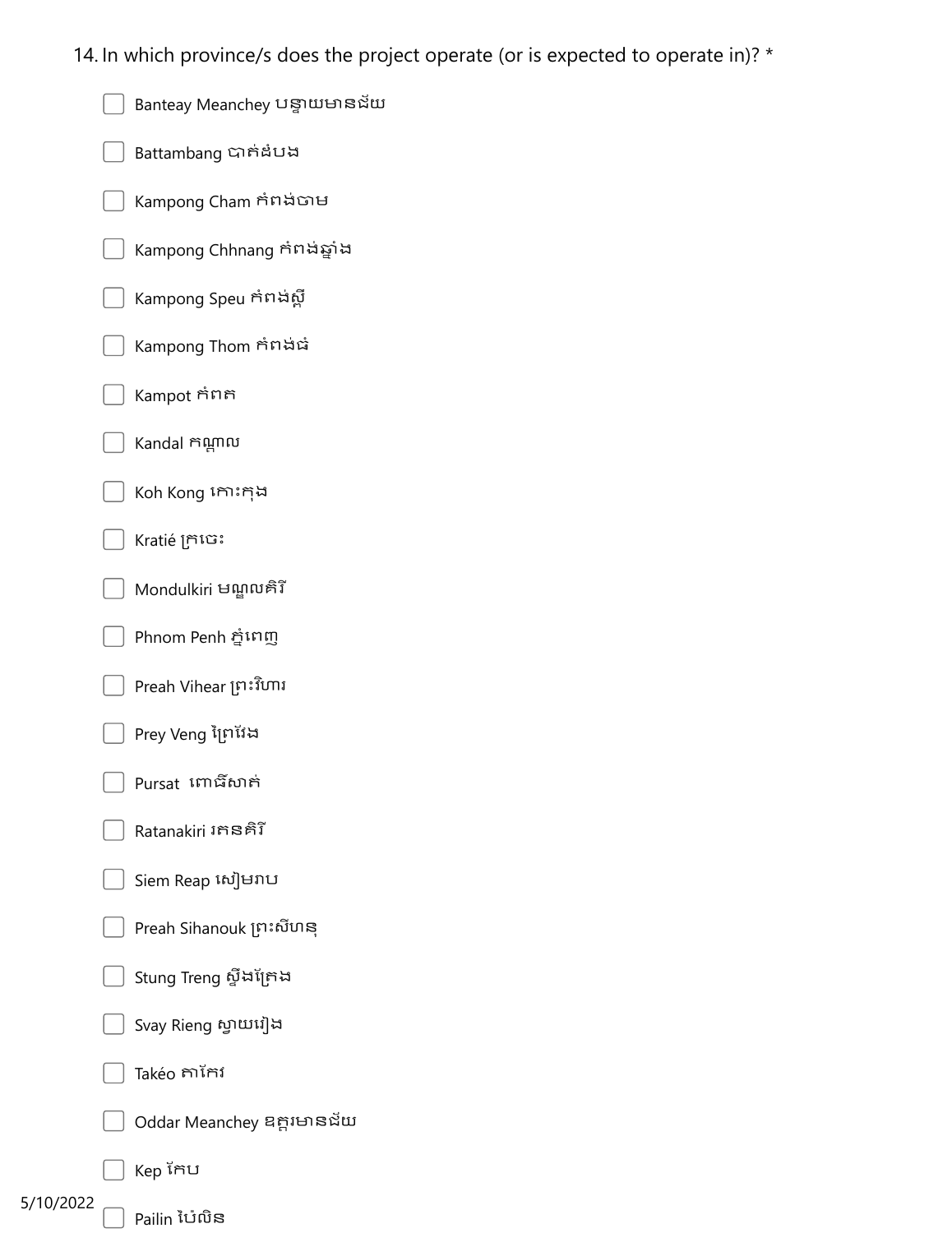| Tboung Khmum  ត្ឈូងឃ្លាំ                                          |  |
|-------------------------------------------------------------------|--|
|                                                                   |  |
| . From what sector/s are mitigation outcomes achieved?<br>$\star$ |  |
| Energy                                                            |  |
| Agriculture                                                       |  |
| Industry (IPPU)                                                   |  |
| Waste                                                             |  |
| Transport                                                         |  |
|                                                                   |  |
| Other                                                             |  |
|                                                                   |  |
|                                                                   |  |
|                                                                   |  |
|                                                                   |  |
|                                                                   |  |
|                                                                   |  |
|                                                                   |  |
|                                                                   |  |
|                                                                   |  |
|                                                                   |  |
|                                                                   |  |
|                                                                   |  |
|                                                                   |  |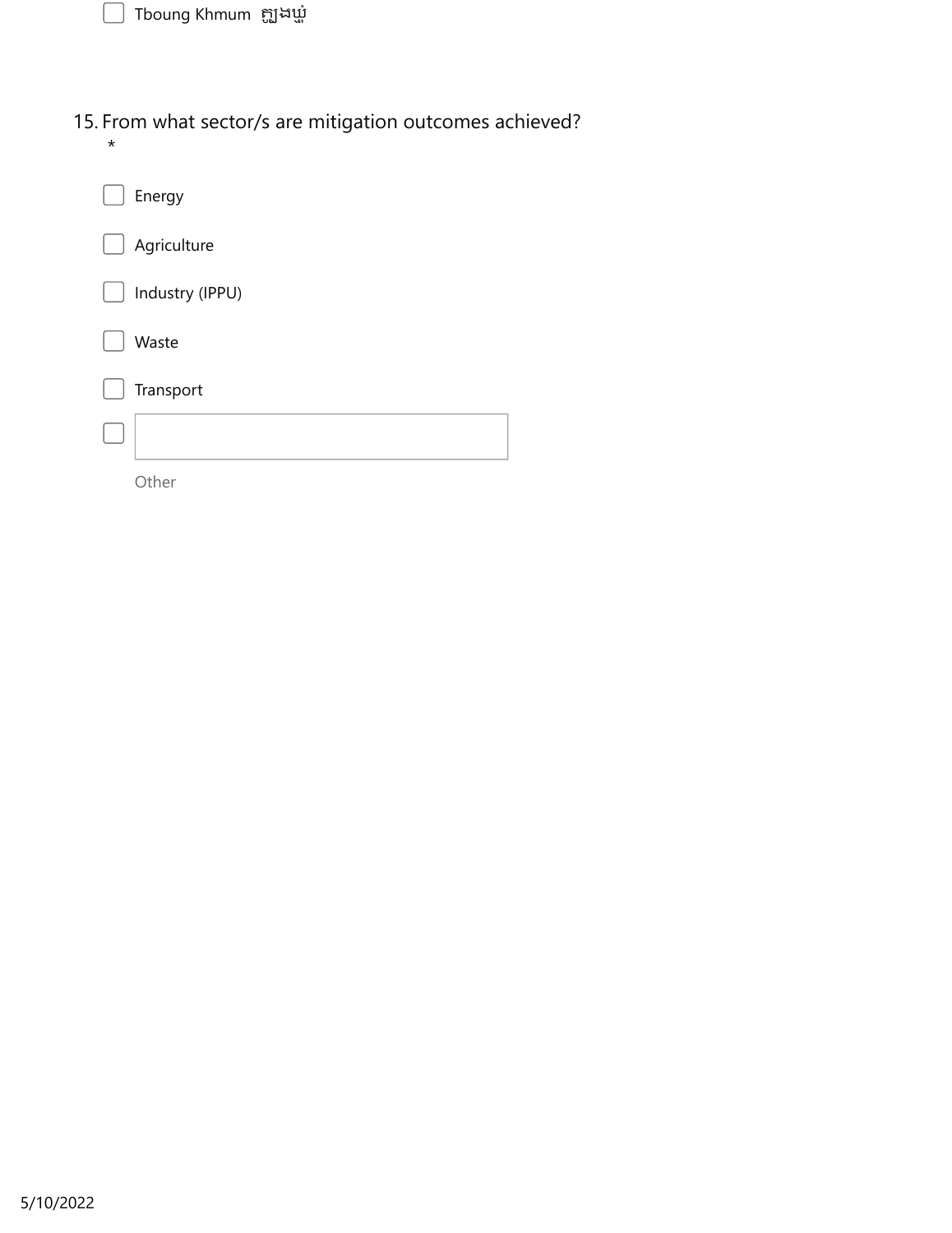16. What are the primary Sustainable Development Goals that the project contributes to? \*

- SDG 1 No poverty
- SDG 2 Zero hunger
- SDG 3 Good health and well-being
- SDG 4 Quality education
- SDG 5 Gender equality
- SDG 6 Clean water and sanitation
- SDG 7 Affordable and clean energy
- SDG 8 Decent work and economic growth
- SDG 9 Industry, innovation and infrastructure
- SDG 10 Reduced inequalities
- SDG 11 Sustainable cities and communities
- SDG 12 Responsible consumption and production
- SDG 13 Climate action
- SDG 14 Life below water
- SDG 15 Life on land
- SDG 16 Peace, justice and strong institutions
- SDG 17 Partnerships for the goals
- SDG 18 Cambodia Mine/ERW free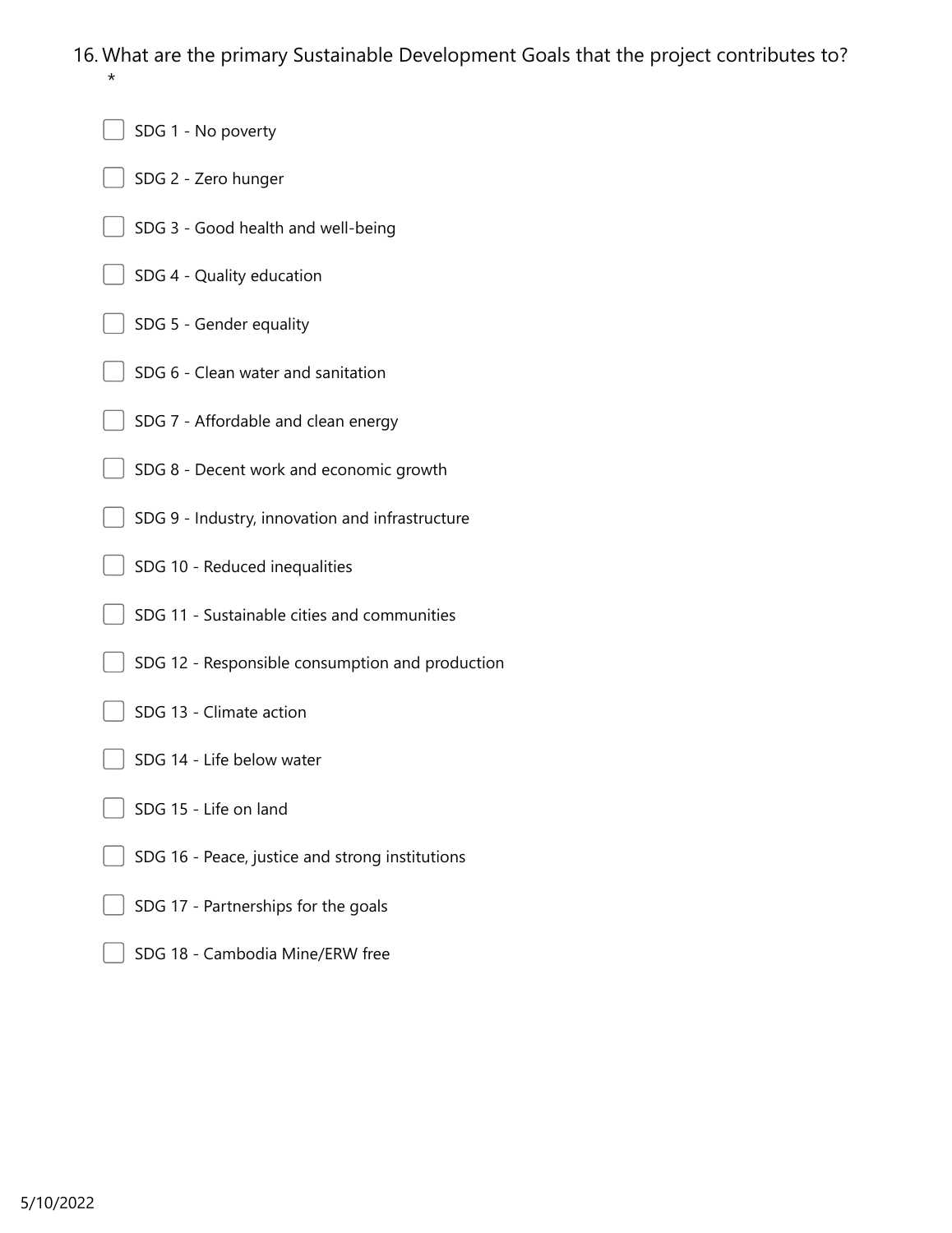#### 17. What is the current status of the project? \*

Please describe the current status of the project in less than 250 words

- 18. Has the mitigation activity been registered with an international crediting mechanism? \*
	- Yes
	- No
- 19. Which crediting mechanism is the project registered with? \*

20. What is the registration number? \*

21. Has the project received a Letter of Approval or Endorsement from the Royal Government of Cambodia? \*

Yes

No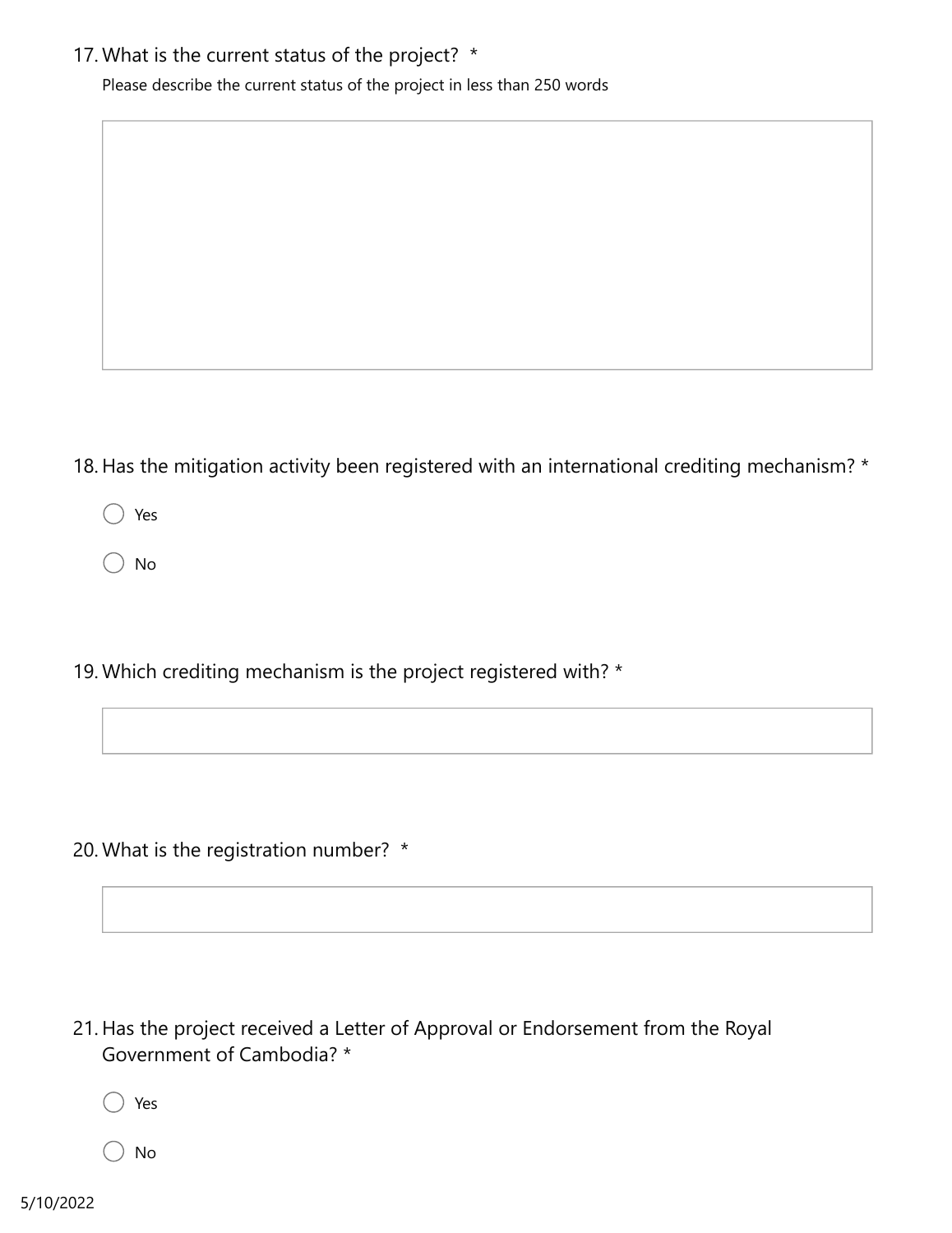## 22. What was the start date (or intended start date) of the first crediting period?

⊞

Format: M/d/yyyy

## 23. What is the expected end date of the first project crediting period?

 $\text{E}$ 

Format: M/d/yyyy

24. What is the average number of emission reductions (tCO2e) generated per year? \*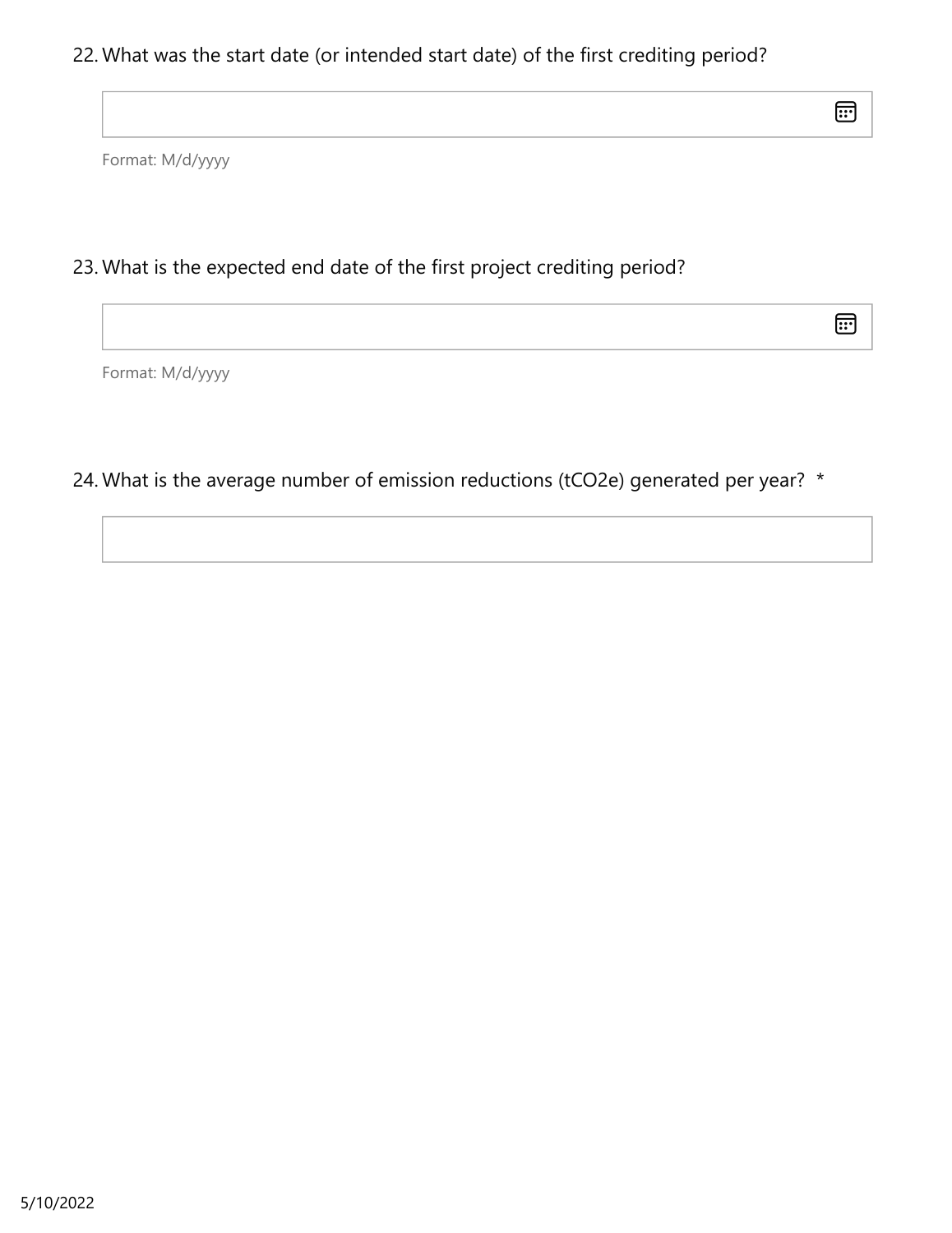# Mitigation activity details

25. Is the mitigation activity a single activity or Programme of Activities? \*

- Single activity  $($ )
- Programme of Activities

26. In less than 250 words, provide a general description of the mitigation activity \*

27. In less than 250 words, describe the management structure of the mitigation activity including any indirect stakeholder roles and responsibilities \*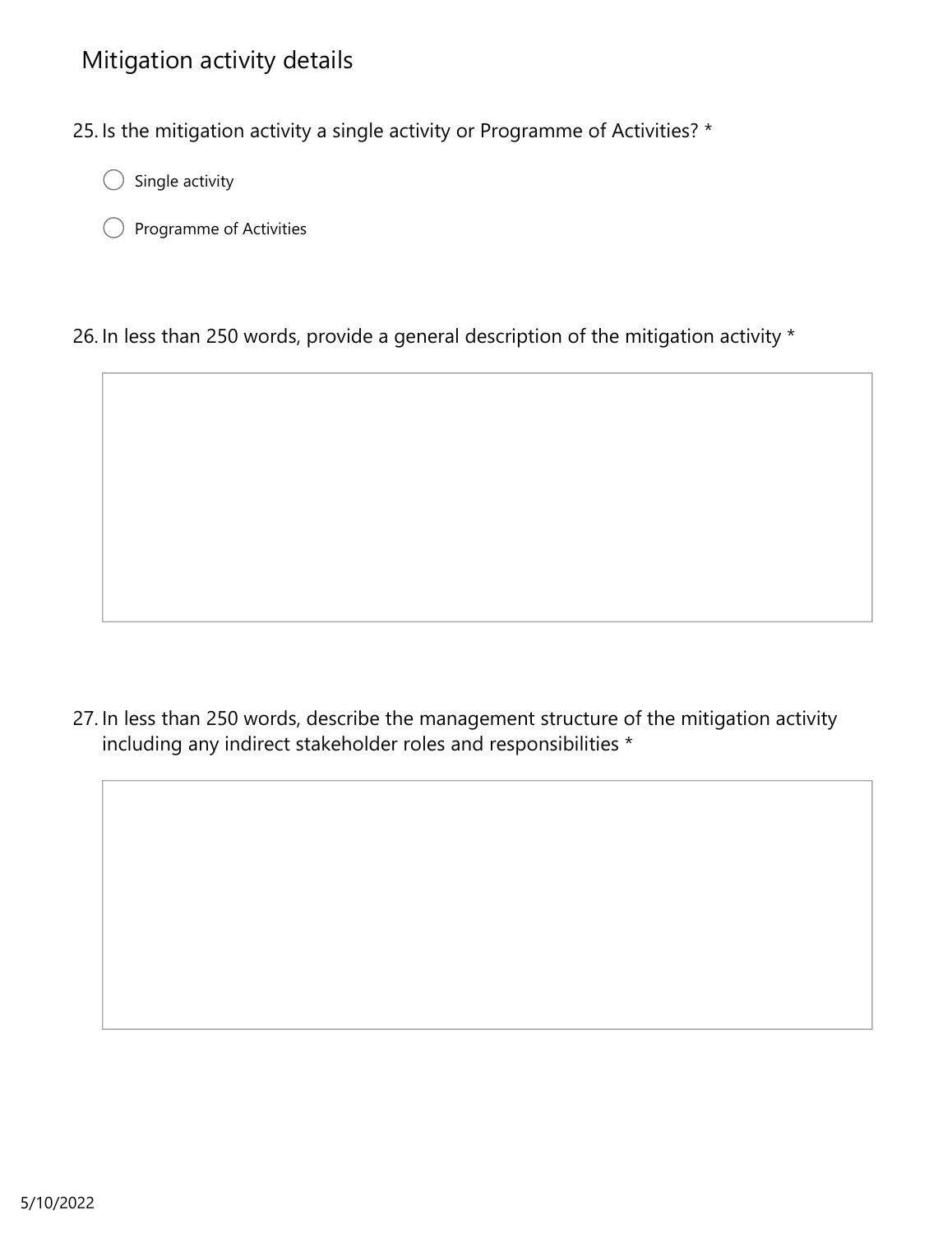28. In less than 250 words, describe the case for financial additionality \*

29. In less than 250 words, describe the approach to baseline setting for crediting volumes and the case for additionality, i.e., beyond BaU \*